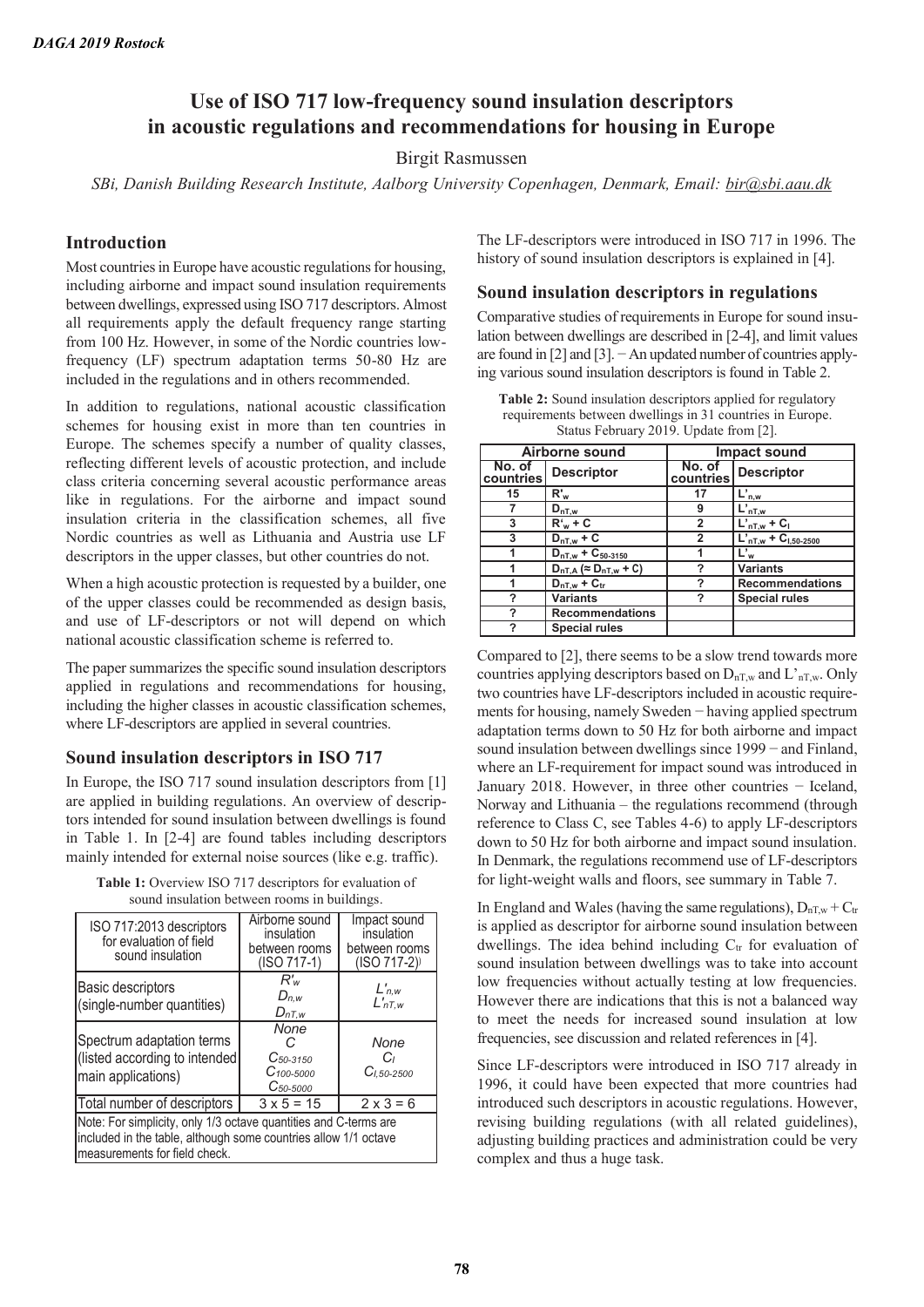## **Sound insulation descriptors in quality classes**

Acoustic classification schemes (ACS) define a number of quality classes reflecting different levels of acoustic comfort and protection, se illustration in Table 3. The ACS are national and very different due to lack of coordination between countries.

| <b>Table 3:</b> Range of acoustic quality classes using |  |  |  |
|---------------------------------------------------------|--|--|--|
| various, partly fictive ranges and denotations.         |  |  |  |



An overview of existing national acoustic classification schemes in Europe for dwellings, [5-17], is found in Table 4. For each scheme listed, the class denotations, number of classes and the relation to the national building code are indicated. Information about an international proposal is found in [18]. Table 4 also includes number of classes below and above the national regulations. The variety of airborne and impact sound insulation descriptors applied in the classification schemes for housing in Table 4 are found in Tables 5 and 6. Several differences between the national acoustic classification schemes are found, see details and conclusions described in e.g. [2]. – From Tables 5-6, it is seen that Germany [12-13] has no LF-descriptors in any classes and that the quite new Polish ACS [16] applies the descriptor  $R_{w}^{v}$  + C<sub>tr</sub> in the two upper classes, i.e. a similar approach as for regulations in England and Wales.

The Norwegian classification scheme [8] is under revision, and the proposed descriptors in prNS 8175:2018 for class C, are R'<sub>w</sub> + C<sub>50-3150</sub> and L'<sub>n,w</sub> + C<sub>1,50-2500</sub>, i.e. a potential strengthening from recommendation to requirement.

In the proposal for an international classification scheme for dwellings, see [18], LF-descriptors are applied in the two highest classes as also done in seven national schemes (see table 7). This decision was a compromise between different contradicting viewpoints.

In research, there seems to be an increased attention to LFperformance, and several journal and conference papers deal with the topic. As examples, see e.g. [23-26] from both European and overseas countries.

A majority of acoustic experts from several countries seem convinced about the necessity of considering LF in the evaluation, dependant on the situation, of course, but especially important for impact sound. In the new DIN 4109 Handbuch [27] about German regulations, the present descriptors for requirements (without LF) are discussed and questioned in Ch. 3, and the committee NA 005-55 FBR KOA 05 - Schallschutz has initiated an investigation of the relevance of LF in DIN 4109.

In several countries, contractors and major parts of the building industry have been very reluctant about LFdescriptors, but it seems as if time has come to a more open approach due to more knowledge about the needs and the construction solutions. For example, in a new book [28] about sound insulation in wooden buildings, LF data are included, although not required by the regulations in DIN 4109-1:2018.

| <b>Table 4:</b> European schemes for acoustic classification of dwellings, [5-17], relation to building regulations |  |  |  |
|---------------------------------------------------------------------------------------------------------------------|--|--|--|
| and information about number of classes. ISO/FDIS 19488 (2018), [18], has been included for comparison.             |  |  |  |

|               | Acoustic classification of dwellings - Schemes in Europe and relation to building codes - Status Feb. 2019 |                                                                             |                                     |                          |                                  |                   |                             |                             |
|---------------|------------------------------------------------------------------------------------------------------------|-----------------------------------------------------------------------------|-------------------------------------|--------------------------|----------------------------------|-------------------|-----------------------------|-----------------------------|
| Countryl      | Year of<br>publication                                                                                     | <b>ACS Reference</b><br>(latest version)                                    | Class<br>denotations <sup>(1)</sup> | <b>BR</b> link<br>to CS  | BR ref. to ACS<br>& Comments     | No. of<br>classes | No. of<br>classes<br>$>$ BR | No. of<br>classes<br>$<$ BR |
| <b>DK</b>     | 2001 / 2007 / 2018                                                                                         | DS 490 (2018)                                                               | A/B/C/D/E/F                         | ÷                        | Class C                          | 6                 | 2                           | 3                           |
| FI            | 2004                                                                                                       | SFS 5907 (2004)                                                             | A/B/C/D                             | $\overline{\phantom{0}}$ | $N/A$ (BR > Class C)             | 4                 | 2                           | $\sim$ 1 $\frac{1}{2}$      |
| IS            | 2003 / 2011 / 2016                                                                                         | IST 45 (2016)                                                               | A/B/C/D                             | ÷.                       | Class <sub>C</sub>               | 4                 | 2                           |                             |
| <b>NO</b>     | 1997 / 2005 / 2008 / 2012                                                                                  | NS 8175 (2012)                                                              | A/B/C/D                             | ٠                        | Class <sub>C</sub>               | 4                 | 2                           |                             |
| <b>SE</b>     | 1996 / 1998 / 2004 / 2015                                                                                  | SS 25267 (2015) <sup>(4)</sup>                                              | A/B/C/D                             | -                        | N/A (Class C = BR $(4)$ )        | 4                 | 2                           |                             |
| LT            | 2003                                                                                                       | STR 2.01.07 (2003)                                                          | A/B/C/D/E                           | ÷                        | Class C                          | 5                 | 2                           | $2 + npd$                   |
| IΤ            | 2010                                                                                                       | UNI 11367 (2010)                                                            | 1/11/111/1V                         | $\overline{\phantom{0}}$ | N/A (BR~Class III                | 4                 | 2                           |                             |
| DE            | 1994 / 2007 / 2012                                                                                         | VDI 4100 (2012) <sup>(2)</sup>                                              | III/II/1                            | -                        | $N/A$ (BR < Class $I^{(2)}$ )    | 3                 | $\sim$ 3                    | $\sim 0$                    |
| $DEGA^{(3)}$  | 2009 / 2018                                                                                                | DEGA Empfehlung 103 (2018) <sup>(3)</sup>                                   | $A^{\dagger}/A/B/C/D/E/(F)$         | $\overline{\phantom{0}}$ | $N/A$ (BR ~ Class D $(3)$ )      | 6+npd             | 4                           | $1 + npd$                   |
| AT            | 2012                                                                                                       | ÖNORM B 8115-5 (2012)                                                       | A/B/C/D/(E)                         |                          | $N/A$ (BR = Class C)             | $4 + npd$         | 2                           | 1+npd                       |
| <b>NL</b>     | 1999                                                                                                       | NEN 1070 (1999)                                                             | 1/11/111/1V/V                       | $\overline{\phantom{m}}$ | $N/A$ (BR $\sim$ Class III)      | 5                 | $\overline{2}$              | 2                           |
| PL            | 2017                                                                                                       | PN-B-02151-5:2017 (4)                                                       | AQ-4 / AQ-3 / AQ-2 / AQ-1 / AQ-0    | $\overline{\phantom{m}}$ | $N/A$ (Class $AQ-0 = BR(4)$ )    | 5                 | 4                           | 0                           |
| TR            | 2017                                                                                                       | <b>Noise Protection and</b><br>sound insulation in Buildings <sup>(5)</sup> | A/B/C/D/E/F                         | ٠                        | Class <sub>C</sub>               | 6                 | 2                           | 3                           |
| <b>ISO/WI</b> | <b>ISO/WI19488</b><br>since 2014                                                                           | ISO/FDIS 19488 (Aug. 2018)                                                  | A/B/C/D/E/Fand npd                  | N/A                      | $N/A$ (See note <sup>(6)</sup> ) | 6+npd             | N/A                         | N/A                         |

Abbreviations: BR = Building Regulations (regulatory requirements); ACS = Acoustic Classification Scheme

(1) Classes are indicated in descending order, i.e. the best class first. Denotations in brackets correspond to npd.

(2) The revised version of VDI 4100 published in 2012 changed descriptors from R'<sub>w</sub> and L'<sub>n,w</sub> to D<sub>nT,w</sub> and L'<sub>n</sub>, and L'<sub>n</sub>, (as had been discussed for years for the regulations), and class criteria were made stricte

(3) In addition to VDI 4100, the German Society of Acoustics (DEGA) has published a recommendation, DEGA-Empfehlung 103, "Schallschutz"<br>Wohnungsbau – Schallschutzausweiz". For MS-housing, Class D criteria in general corres 'Schallschutz im

(4) SS 25267 and PN-B-02151-5 do not include class C and AQ-0 criteria, respectively, but refer to values in the BR.

(5) "Noise Protection and Sound Insulation in Buildings" www.resmigazete.gov.tr/eskiler/2017/05/20170531-7.htm (May 2017).

(6) Original proposal prepared by COST TU0901 in 2013. ISO/WI 19488 from 2014, ISO/FDIS Aug. 2018 and same limits in ISO/NP TS 19488 Jan. 2019.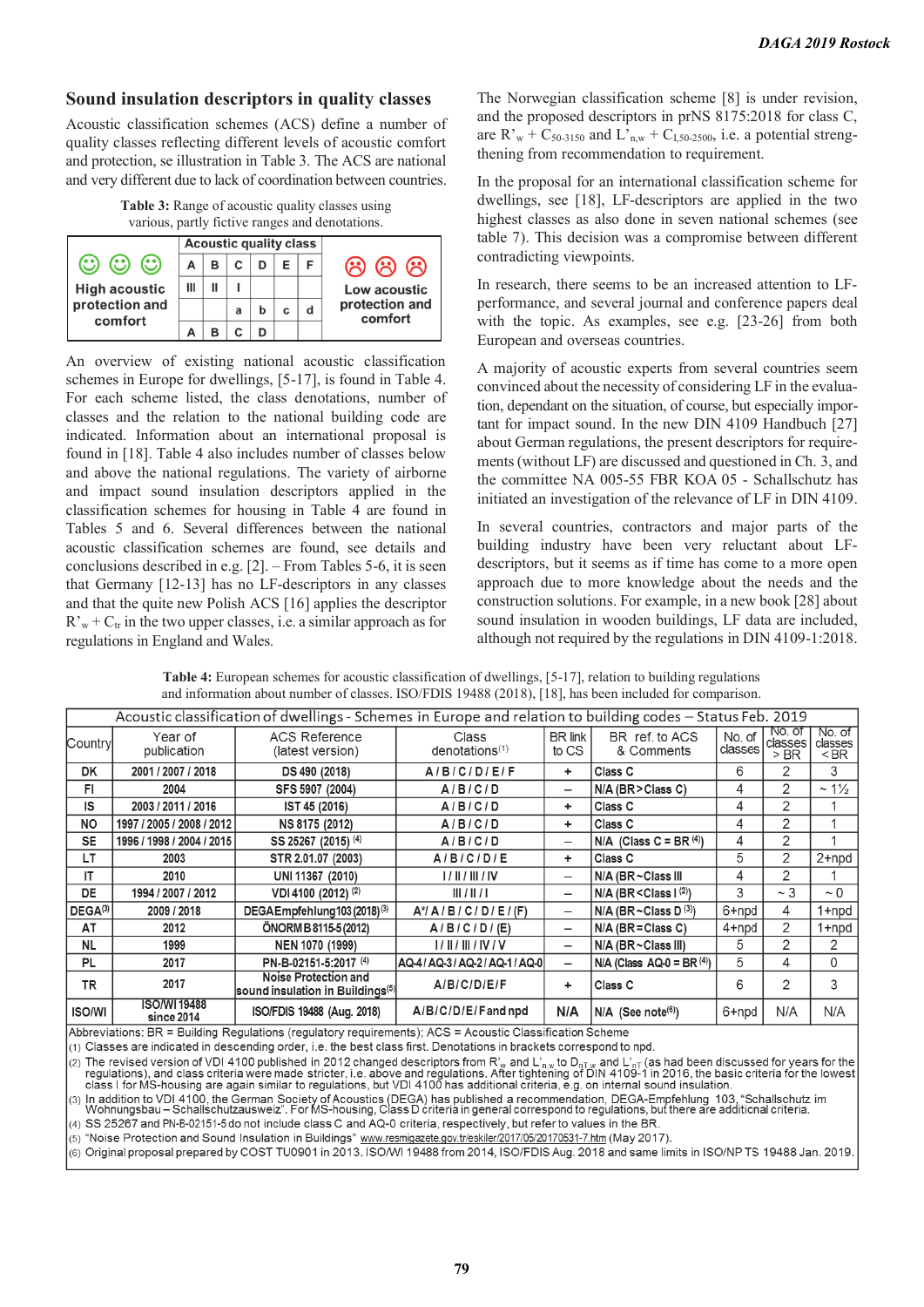| Class D<br>Class A<br>Class B<br>Class C<br>Class E<br><b>BR</b> reference<br>Country <sup>(1)</sup><br>NL, IT: I<br>NL, IT: IV<br>NL: V<br>Class F<br>NL, IT: III<br>NL, IT: II<br>to ACS<br>DE/PL: III/AQ-4<br>DE/PL: II/AQ-3<br><b>DE/PL: I/AQ-2</b><br><b>PL: AQ-0</b><br><b>PL: AQ-1</b><br>Class C<br>DK<br>$R'_w$ + $C_{50-3150}$<br>$R'_w$ + $C_{50-3150}$<br>R'w<br>$R_w$<br>$R_w$<br>$R_w$<br>None (BR $\sim$ Class C)<br>FI.<br>R'w<br>N/A<br>$R'_w$ + $C_{50-3150}$<br>$R'_w$ + $C_{50-3150}$<br>$R_w$<br>N/A<br>Class C<br><b>IS</b><br>$R'_{w}$ (5)<br>$R'_w$ + $C_{50-3150}$<br>R'w<br>$R'_w$ + $C_{50-3150}$<br>N/A<br>N/A<br>Class C<br><b>NO</b><br>$R'_{w}$ <sup>(5)</sup><br>$R_w$<br>$R'_w$ + $C_{50-5000}$<br>$R'_w$ + $C_{50-5000}$<br>N/A<br>N/A<br>None (Class $C = BR$ )<br><b>SE</b><br>N/A<br>$D_{nT,w} + C_{50-3150}$<br>$D_{nT,w} + C_{50-3150}$<br>$(D_{nT,w} + C_{50-3150})$<br>N/A<br>$D_{nT,w} + C$<br>$R'_w$ + $C_{50-3150}$ or<br>$R'_{w}$ + $C_{50-3150}$ or<br>LT<br>Class C<br>$R'_{w}$ or $D_{nT,w}$ <sup>(5)</sup><br>N/A<br>$R'$ <sub>w</sub> or $D_{nT,w}$<br>$R'$ <sub>w</sub> or $D_{nT,w}$<br>$D_{nT,w}$ + $C_{50-3150}$<br>$D_{nT,w}$ + $C_{50-3150}$<br>None ( $BR \sim$ Class III)<br>ΙT<br>R'w<br>$R'_{w}$<br>N/A<br>$R_w$<br>$R_w$<br>N/A<br>DE <sup>(2)</sup><br>None (BR < Class I)<br>N/A<br>N/A<br>$D_{nT,w}$<br>$D_{nT,w}$<br>N/A<br>$D_{nT,w}$<br>DEGA <sup>(3)</sup><br>R'w<br>R'w<br>$R_w$<br>$R_w$<br>R'w<br>None (BR $\sim$ Class D)<br>npd<br>AT <sup>(4)</sup><br>None ( $BR = Class C$ )<br>N/A<br>$D_{nT,w} + C_{50-3150}$<br>$D_{nT,w} + C_{50-3150}$<br>$D_{nT,w}$<br>$D_{nT,w}$<br>npd<br>None $(BR \sim Class III)$<br><b>NL</b><br>N/A<br>$D_{nT,w}$ + C<br>$D_{nT,w}$ + C<br>$D_{nT,w}$ + C<br>$D_{nT,w}$ + C<br>$D_{nT,w}$ + C<br>None (Class $AQ-0 = BR$ )<br><b>PL</b><br>N/A<br>$R'_w$ + $C_v$<br>$R'_w$ + $C_v$<br>$R'_w$ + $C$<br>$R'_w$ + $C$<br>$(Rw + C)$<br>TR<br>Class C<br>$D_{nT,w} + C$<br>$D_{nT,w}$ + C<br>$D_{nT,w} + C$<br>$D_{nT,w} + C$<br>$D_{nT,w} + C$<br>$D_{nT,w}$ + C<br>ISO/FDIS <sup>(6)</sup><br>N/A<br>$D_{nT,w} + C_{50-3150}$<br>$D_{nT,w} + C_{50-3150}$<br>$D_{nT,w} + C$<br>$D_{nT,w} + C$<br>$D_{nT,w} + C$<br>$D_{nT,w}$ + C | Airborne sound insulation between dwellings - Descriptors for class (1) criteria - Status Feb. 2019 |  |  |  |  |  |  |
|------------------------------------------------------------------------------------------------------------------------------------------------------------------------------------------------------------------------------------------------------------------------------------------------------------------------------------------------------------------------------------------------------------------------------------------------------------------------------------------------------------------------------------------------------------------------------------------------------------------------------------------------------------------------------------------------------------------------------------------------------------------------------------------------------------------------------------------------------------------------------------------------------------------------------------------------------------------------------------------------------------------------------------------------------------------------------------------------------------------------------------------------------------------------------------------------------------------------------------------------------------------------------------------------------------------------------------------------------------------------------------------------------------------------------------------------------------------------------------------------------------------------------------------------------------------------------------------------------------------------------------------------------------------------------------------------------------------------------------------------------------------------------------------------------------------------------------------------------------------------------------------------------------------------------------------------------------------------------------------------------------------------------------------------------------------------------------------------------------------------------------------------------------------------------------------------------------------------------------------|-----------------------------------------------------------------------------------------------------|--|--|--|--|--|--|
|                                                                                                                                                                                                                                                                                                                                                                                                                                                                                                                                                                                                                                                                                                                                                                                                                                                                                                                                                                                                                                                                                                                                                                                                                                                                                                                                                                                                                                                                                                                                                                                                                                                                                                                                                                                                                                                                                                                                                                                                                                                                                                                                                                                                                                          |                                                                                                     |  |  |  |  |  |  |
|                                                                                                                                                                                                                                                                                                                                                                                                                                                                                                                                                                                                                                                                                                                                                                                                                                                                                                                                                                                                                                                                                                                                                                                                                                                                                                                                                                                                                                                                                                                                                                                                                                                                                                                                                                                                                                                                                                                                                                                                                                                                                                                                                                                                                                          |                                                                                                     |  |  |  |  |  |  |
|                                                                                                                                                                                                                                                                                                                                                                                                                                                                                                                                                                                                                                                                                                                                                                                                                                                                                                                                                                                                                                                                                                                                                                                                                                                                                                                                                                                                                                                                                                                                                                                                                                                                                                                                                                                                                                                                                                                                                                                                                                                                                                                                                                                                                                          |                                                                                                     |  |  |  |  |  |  |
|                                                                                                                                                                                                                                                                                                                                                                                                                                                                                                                                                                                                                                                                                                                                                                                                                                                                                                                                                                                                                                                                                                                                                                                                                                                                                                                                                                                                                                                                                                                                                                                                                                                                                                                                                                                                                                                                                                                                                                                                                                                                                                                                                                                                                                          |                                                                                                     |  |  |  |  |  |  |
|                                                                                                                                                                                                                                                                                                                                                                                                                                                                                                                                                                                                                                                                                                                                                                                                                                                                                                                                                                                                                                                                                                                                                                                                                                                                                                                                                                                                                                                                                                                                                                                                                                                                                                                                                                                                                                                                                                                                                                                                                                                                                                                                                                                                                                          |                                                                                                     |  |  |  |  |  |  |
|                                                                                                                                                                                                                                                                                                                                                                                                                                                                                                                                                                                                                                                                                                                                                                                                                                                                                                                                                                                                                                                                                                                                                                                                                                                                                                                                                                                                                                                                                                                                                                                                                                                                                                                                                                                                                                                                                                                                                                                                                                                                                                                                                                                                                                          |                                                                                                     |  |  |  |  |  |  |
|                                                                                                                                                                                                                                                                                                                                                                                                                                                                                                                                                                                                                                                                                                                                                                                                                                                                                                                                                                                                                                                                                                                                                                                                                                                                                                                                                                                                                                                                                                                                                                                                                                                                                                                                                                                                                                                                                                                                                                                                                                                                                                                                                                                                                                          |                                                                                                     |  |  |  |  |  |  |
|                                                                                                                                                                                                                                                                                                                                                                                                                                                                                                                                                                                                                                                                                                                                                                                                                                                                                                                                                                                                                                                                                                                                                                                                                                                                                                                                                                                                                                                                                                                                                                                                                                                                                                                                                                                                                                                                                                                                                                                                                                                                                                                                                                                                                                          |                                                                                                     |  |  |  |  |  |  |
|                                                                                                                                                                                                                                                                                                                                                                                                                                                                                                                                                                                                                                                                                                                                                                                                                                                                                                                                                                                                                                                                                                                                                                                                                                                                                                                                                                                                                                                                                                                                                                                                                                                                                                                                                                                                                                                                                                                                                                                                                                                                                                                                                                                                                                          |                                                                                                     |  |  |  |  |  |  |
|                                                                                                                                                                                                                                                                                                                                                                                                                                                                                                                                                                                                                                                                                                                                                                                                                                                                                                                                                                                                                                                                                                                                                                                                                                                                                                                                                                                                                                                                                                                                                                                                                                                                                                                                                                                                                                                                                                                                                                                                                                                                                                                                                                                                                                          |                                                                                                     |  |  |  |  |  |  |
|                                                                                                                                                                                                                                                                                                                                                                                                                                                                                                                                                                                                                                                                                                                                                                                                                                                                                                                                                                                                                                                                                                                                                                                                                                                                                                                                                                                                                                                                                                                                                                                                                                                                                                                                                                                                                                                                                                                                                                                                                                                                                                                                                                                                                                          |                                                                                                     |  |  |  |  |  |  |
|                                                                                                                                                                                                                                                                                                                                                                                                                                                                                                                                                                                                                                                                                                                                                                                                                                                                                                                                                                                                                                                                                                                                                                                                                                                                                                                                                                                                                                                                                                                                                                                                                                                                                                                                                                                                                                                                                                                                                                                                                                                                                                                                                                                                                                          |                                                                                                     |  |  |  |  |  |  |
|                                                                                                                                                                                                                                                                                                                                                                                                                                                                                                                                                                                                                                                                                                                                                                                                                                                                                                                                                                                                                                                                                                                                                                                                                                                                                                                                                                                                                                                                                                                                                                                                                                                                                                                                                                                                                                                                                                                                                                                                                                                                                                                                                                                                                                          |                                                                                                     |  |  |  |  |  |  |
|                                                                                                                                                                                                                                                                                                                                                                                                                                                                                                                                                                                                                                                                                                                                                                                                                                                                                                                                                                                                                                                                                                                                                                                                                                                                                                                                                                                                                                                                                                                                                                                                                                                                                                                                                                                                                                                                                                                                                                                                                                                                                                                                                                                                                                          |                                                                                                     |  |  |  |  |  |  |
| <b>DD Dullation Department Committee</b><br>$\mathbf{A}$<br>$11.701 - 11.01 - 11.01$                                                                                                                                                                                                                                                                                                                                                                                                                                                                                                                                                                                                                                                                                                                                                                                                                                                                                                                                                                                                                                                                                                                                                                                                                                                                                                                                                                                                                                                                                                                                                                                                                                                                                                                                                                                                                                                                                                                                                                                                                                                                                                                                                     |                                                                                                     |  |  |  |  |  |  |

**Table 5:** Airborne sound insulation between dwellings. Descriptors in acoustic classification schemes in Europe. References [5-17]. ISO/FDIS 19488 (2018), [18], has been included for comparison.

Abbreviations: BR = Building Regulations (regulatory requirements); ACS = Acoustic Classification Scheme. .

(1) For references to classification schemes, see separate information. Classes indicated in descending order, i.e. the best class first.

 $\hat{p}(2)$  The classification scheme VDI 4100 has separate class criteria for multi-storey and row housing, the latter being 9-10 dB stricter.  $(3)$  In addition, there is another scheme, DEGA-Empfehlung 103 with 6 classes A\*-E and class  $\overline{F}$  = npd, descriptor R'<sub>w</sub> applied.

Due to lack of space in the table, Class A\* is not included.

For row housing, Class C has a special 5 dB stricter criterion to match the building regulations; the class is denoted  $C_R$ .  $(5)$  Use of C<sub>50-3150/5000</sub> is recommended also in Class C. If applied, the limit value may be reduced, see references.

 $\hat{f}(6)$  The descriptors indicated are from ISO/FDIS 19488 (Aug. 2018), the same as in ISO/NP TS 19488 (Jan. 2019).

**Table 6:** Impact sound insulation between dwellings. Descriptors in acoustic classification schemes in Europe. References [5-17]. ISO/FDIS 19488 (2018), [18], has been included for comparison.

|                         | Impact sound insulation between dwellings - Descriptors for class (1) criteria - Status Feb. 2019 |                                                     |                                                |                                                    |                                    |                |                               |
|-------------------------|---------------------------------------------------------------------------------------------------|-----------------------------------------------------|------------------------------------------------|----------------------------------------------------|------------------------------------|----------------|-------------------------------|
| Country <sup>(1)</sup>  | <b>Class A</b><br>NL, IT: I<br>DE/PL: III/AQ-4                                                    | <b>Class B</b><br>NL, IT: II<br>DE/PL: II/AQ-3      | Class C<br>NL, IT: III<br><b>DE/PL: I/AQ-2</b> | <b>Class D</b><br>$NL$ , IT: IV<br><b>PL: AQ-1</b> | Class E<br>NL:V<br><b>PL: AQ-0</b> | <b>Class F</b> | <b>BR</b> reference<br>to ACS |
| <b>DK</b>               | $Ln,w$ and<br>$L_{n,w}$ + $C_{1,50-2500}$                                                         | $L_{\text{n.w}}$ and<br>$L_{n,w}$ + $C_{1,50-2500}$ | $L'_{n,w}$                                     | $L'_{n,w}$                                         | $L_{n,w}$                          | $L'_{n,w}$     | Class C                       |
| FI.                     | $L_{\text{n,w}}$ and<br>$L'_{n,w}$ + $C_{1,50-2500}$                                              | $L_{\text{n.w}}$ and<br>$L_{n,w}$ + $C_{1,50-2500}$ | $L'_{n,w}$ (5)                                 | $L'_{n,w}$                                         | N/A                                | N/A            | None ( $BR > Class C$ )       |
| IS                      | $L_{\text{nw}}$ and<br>$L'_{n,w}$ + $C_{1,50-2500}$                                               | $L_{n,w}$ and<br>$L'_{n,w}$ + $C_{1,50-2500}$       | $L'_{n,w}$ (5)                                 | $L'_{n,w}$                                         | N/A                                | N/A            | Class C                       |
| <b>NO</b>               | $L_{\text{nw}}$ and<br>$L'_{n,w}$ + $C_{1,50-2500}$                                               | $L_{\rm n,w}$ and<br>$L_{n,w}$ + $C_{1,50-2500}$    | $L'_{n,w}$ (5)                                 | $L'_{n,w}$                                         | N/A                                | N/A            | Class C                       |
| <b>SE</b>               | $L'_{nT,w}$ and<br>$L'_{nT,w}$ + $C_{1,50-2500}$                                                  | $LnT,w$ and<br>$L'_{nT,w}$ + $C_{1,50-2500}$        | $(LnT,w$ and<br>$L'_{nT,w}$ + $C_{1,50-2500}$  | L <sub>nT.w</sub>                                  | N/A                                | N/A            | None (Class $C = BR$ )        |
| LT                      | $L'_{n,w}$ + $C_{1,50-2500}$                                                                      | $L'_{n,w}$ + $C_{1,50-2500}$                        | $L'_{n,w}$ (5)                                 | $L'$ n,w                                           | $L'_{n,w}$                         | N/A            | Class C                       |
| IΤ                      | $L'_{n,w}$                                                                                        | $L'_{n,w}$                                          | $L'_{n,w}$                                     | $L'_{n,w}$                                         | N/A                                | N/A            | None ( $BR \sim$ Class III)   |
| $DE^{\overline{(2)}}$   | $L'_{nT,w}$                                                                                       | $L'$ nT,w                                           | $L'_{nT,w}$                                    | N/A                                                | N/A                                | N/A            | None (BR $\sim$ Class I)      |
| DEGA <sup>(3)</sup>     | $L'_{n,w}$                                                                                        | $L'_{n,w}$                                          | $L'_{n,w}$                                     | $L'_{n,w}$                                         | $L_{n,w}$                          | npd            | None (BR $\sim$ Class D)      |
| AT <sup>(4)</sup>       | $L'_{nT,w}$ , $L'_{nT,w}$ + $C_1$ and<br>$L'_{nT,w}$ + $C_{1,50-2500}$                            | $L'$ <sub>nT,w</sub> and<br>$L'_{nT,w}$ + $C_1$     | $L'_{nT,w}$                                    | $L'_{nT,w}$                                        | npd                                | N/A            | None ( $BR = Class C$ )       |
| <b>NL</b>               | $L'_{nT,w}$ + $C_1$                                                                               | $L'_{nT,w}$ + $C_1$                                 | $L'_{nT,w}$ + $C_1$                            | $L'_{nT,w}$ + $C_1$                                | $L'_{nT,w}$ + $C_1$                | N/A            | None ( $BR \sim$ Class III)   |
| <b>PL</b>               | $L'$ n,w                                                                                          | $L'_{n,w}$                                          | L'n,w                                          | $L'_{n,w}$                                         | $L_{n,w}$                          | N/A            | None (Class AQ-0=BR)          |
| <b>TR</b>               | $L'_{nT,w}$                                                                                       | $L'_{nT,w}$                                         | $L'_{nT,w}$                                    | $L'_{nT,w}$                                        | $L'_{nT,w}$                        | $L'_{nT,w}$    | Class C                       |
| ISO/FDIS <sup>(6)</sup> | $L'_{nT,w}$ and<br>$L'_{nT,w}$ + $C_{1,50-2500}$                                                  | $L_{nT,w}$ and<br>$L'_{nT,w}$ + $C_{1,50-2500}$     | $L'_{nT,w}$                                    | L <sub>nT,w</sub>                                  | $L'_{nT,w}$                        | $L'_{nT,w}$    | N/A                           |

Abbreviations: BR = Building Regulations (regulatory requirements); ACS = Acoustic Classification Scheme.

(1) For references to classification schemes, see separate information. Classes indicated in descending order, i.e. the best class first.

(2) The classification scheme VDI 4100 has separate class criteria for multi-storey and row housing, the latter being 5 dB stricter.

 $(3)$  In addition, there is another scheme, DEGA-Empfehlung 103 with 6 classes A\*-E and class F = npd, descriptor L'<sub>n,w</sub> applied. Due to lack of space in the table, Class A\* is not included.

(4) For row housing, Class C has a special 5 dB stricter criterion to match the building regulations; the class is denoted CR.

 $(5)$  Use of C<sub>1,50-2500</sub> is recommended also in Class C.

(6) The descriptors indicated are from ISO/FDIS 19488 (Aug. 2018), the same as in ISO/NP TS 19488 (Jan. 2019).